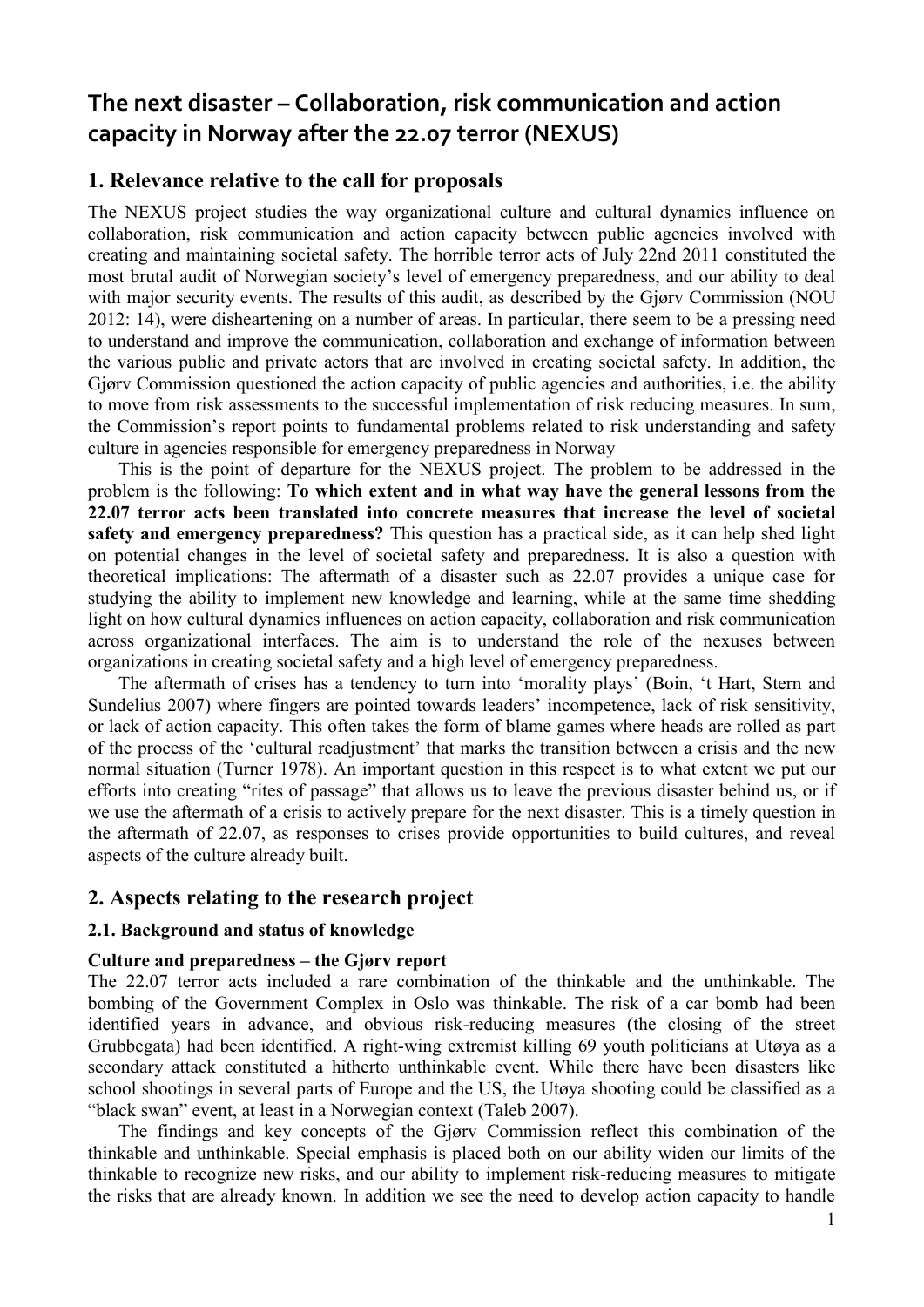unexpected events and recover, often described as resilience, as described by Hollnagel et al (2006). The commission provides a total of 31 improvement measures, where they emphasize attitudes and culture as the most important:

*"the Commission's most important recommendation is that managers at all levels of public administration work systematically towards improving their own and their organizations' attitudes and cultures towards risk recognitions, action capacity<sup>1</sup> , collaboration, utilization of ICT and goal-oriented leadership"* (NOU 2012: 14, p 458. Our translation).

This recommendation has two important implications. First, it points to fundamental weaknesses in the way societal safety and emergency preparedness is maintained. Second, it points to the importance of leaders working with the cultures of their organizations. This implies that we cannot expect the identified weaknesses to be corrected if our approaches do not include organizational development aimed at changing the very way we think about risk and safety. Whether such processes have been initiated, and the various forms they may have taken, will be a key topic of the NEXUS project.

### **Safety culture**

The investigation into the Chernobyl accident is ubiquitously cited as the origin of the concept of safety culture. However, the linking of the concepts of culture and safety can be traced at least back to Barry Turner's seminal Man-Made Disasters (1978). Turner, while not explicitly using the term culture, pioneered the field of safety culture by studying how accidents could be the results of a form of "collective blindness" shared by the members of an organization.

Despite the concept of safety culture being described as "underspecified and overrated" (Clarke 2000: 65) and a "concept in chaos" (Zhang et al., 2002: 1), it is possible to divide the existing research on safety culture into three broad schools or research traditions: 1) the psychological perspective, 2) the engineering perspective and 3) the organizational perspective (Antonsen, 2009a). The psychological perspective can be traced back to earlier research on safety climate (Zohar 1980), and is oriented towards the study of attitudes, values and behavior related to safety (Pidgeon 1997). The engineering approach, on the other hand, places safety management systems, rules and procedures as the primary object under study. Studies by Mitchison and Papadakis (1999) and Duijm and Goossens (2006) can be seen as examples of this approach. The organizational perspective is the most recent approach to safety culture, where more sociological/anthropological conceptions of culture are utilized. This research is oriented at understanding norms, learning processes, and construction of meaning related to safety. This involves connecting the study of safety culture more closely to perspectives from organizational theory and more general theories of safety (e.g. Pidgeon 1997; Gherardi et al. 1998; Gherardi & Nicolini 2000; Antonsen 2009b).

These three schools of thought are all part of a a more general shift away from the assumption that individuals and organizations follow a strictly rational and intentional logic. Most organizational theorists now agree that shared beliefs and norms can provide quite specific rules for actions, thus forming 'irrational' foundations of organizational action (Brunsson, 2000). The interest in safety culture is also undoubtedly associated with the quest for more proactive approaches to safety management. While traditional measures of safety levels rests on retrospective data like accident/ incident records, knowledge about safety culture is thought, or at least hoped, to provide information that allows for making safety improvements without having to wait for accidents to happen

In the NEXUS project, we will use the definition by Antonsen (2009a) as our primary conceptualization of safety culture (see section 2.2). The definition includes the cognitive frames that limit our imagination regarding what is thinkable and unthinkable, possible and impossible, both when it comes to risks and improvement measures. It also emphasizes the "do's and dont's" of organizational life when it comes to collaboration, action capacity and risk communication across organizational interfaces. However, the level of cultural integration between the different actors

<u>.</u>

<sup>&</sup>lt;sup>1</sup> Translation of the Norwegian "gjennomføringsevne".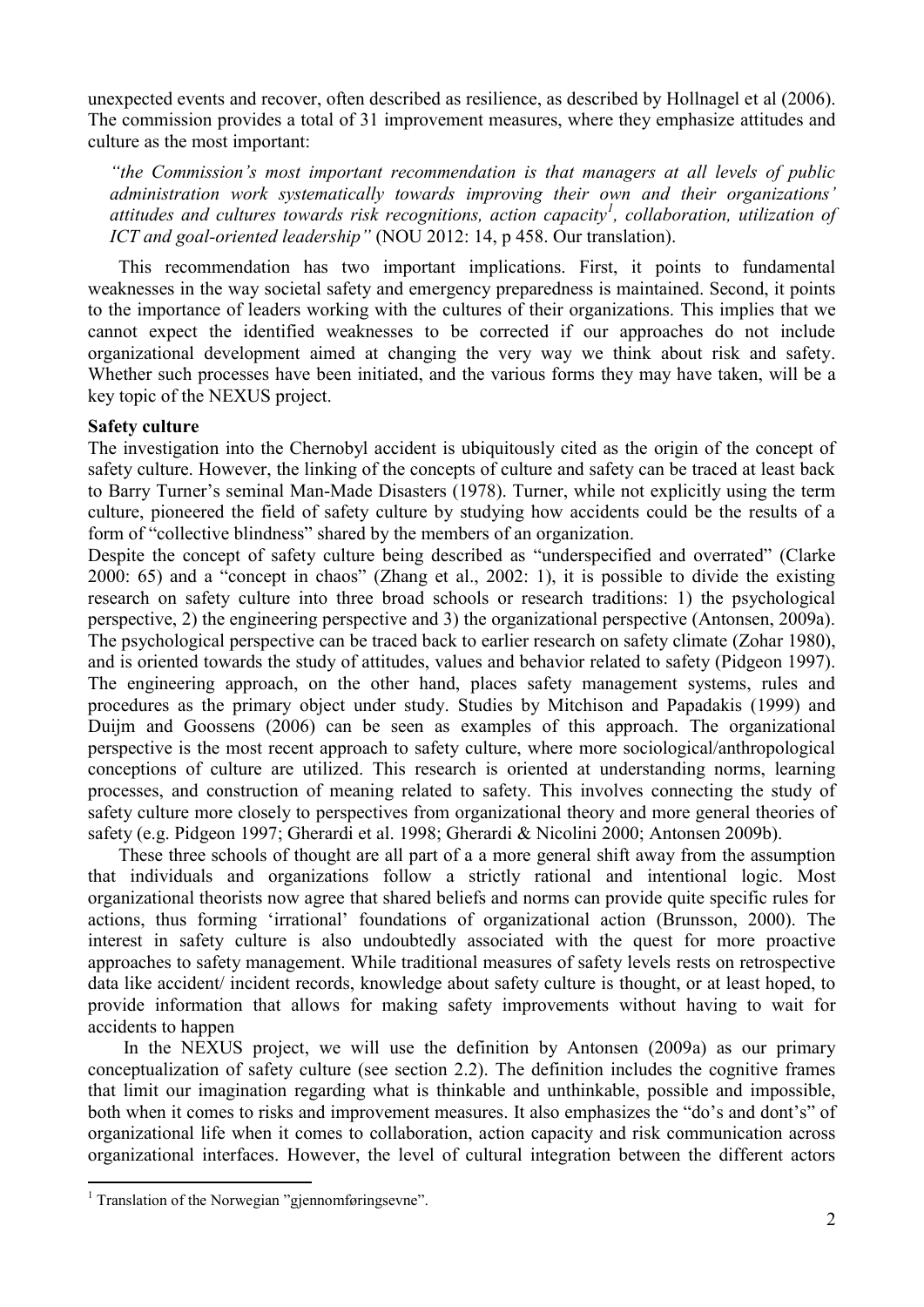contributing to societal safety should not be overestimated (e.g. Van Maanen & Barley 1985; Antonsen 2009b). Different public agencies should in many respects be analyzed as different cultural units which can have different understandings of risks, roles and responsibilities. The existence of differentiated risk understandings across important organizational interfaces should, however be treated as an empirical phenomenon and will be a key research question in the NEXUS project.

### *Research gaps related to safety culture and organizational interfaces*

While there are a myriad of approaches to the study of safety culture, much research seems to share the same empirical focus: They are all mainly describing cultural traits among operative personnel (e.g. process operators, firefighters, doctors, air traffic controllers). This operative bias means that we know very little about how safety cultures may make their presence felt in the "blunt end" of organizations (e.g. administration and management) where many of the framework conditions for dealing with risk are being decided (Kongsvik et al., 2013). Also, there are very few studies of safety cultures in the public sector. We will address this research gap by exploring how organizational and professional cultures influence on collaboration, action capacity and risk communication between public actors at different societal levels.

In addition to underplaying the role of different organizational and societal levels of the risk governance chain, safety culture research has a clear tendency toward studying culture only as an intra-organizational phenomenon. While there are some publications dealing with organizational interfaces (e.g. Collinson 1999; Antonsen 2009c), this should be considered a weakness of the existing research in general. When related to societal safety, a number of organizations at different levels will be involved. Thus, the cultural dynamics *between* groups becomes all the more important. "Cultural dynamics" here refers to the interaction between people with different backgrounds, frames of reference, interests and understandings of risk.

As suggested by Antonsen (2009a) in the case of safety culture, there is a still a research gap related to how safety-related cultural traits are formed and changed. For instance, the role of disasters in shaping future culture development has not been studied empirically. The same can be said of the way regulation and government supervision influence on cultures in the public sector. These are all research gaps that will be addressed by the NEXUS project.

### **Risk governance**

In his seminal contribution to safety science, Rasmussen (1997) describes how safety is the result of actions, collaboration and communication that spans across many societal levels, such as politicians, regulators, public agencies, private companies, management and operative staff. The NEXUS project takes this multi-level perspective as its starting point. The emphasis is on societal safety, defined as "society's ability to maintain critical social functions, to protect the life and health of the citizens and to meet the citizens' basic requirements in a variety of stress situations" (Olsen et al. 2007: 69).

Rasmussen's perspective is further developed in the risk governance framework (Renn, 2008) depicted in figure 1.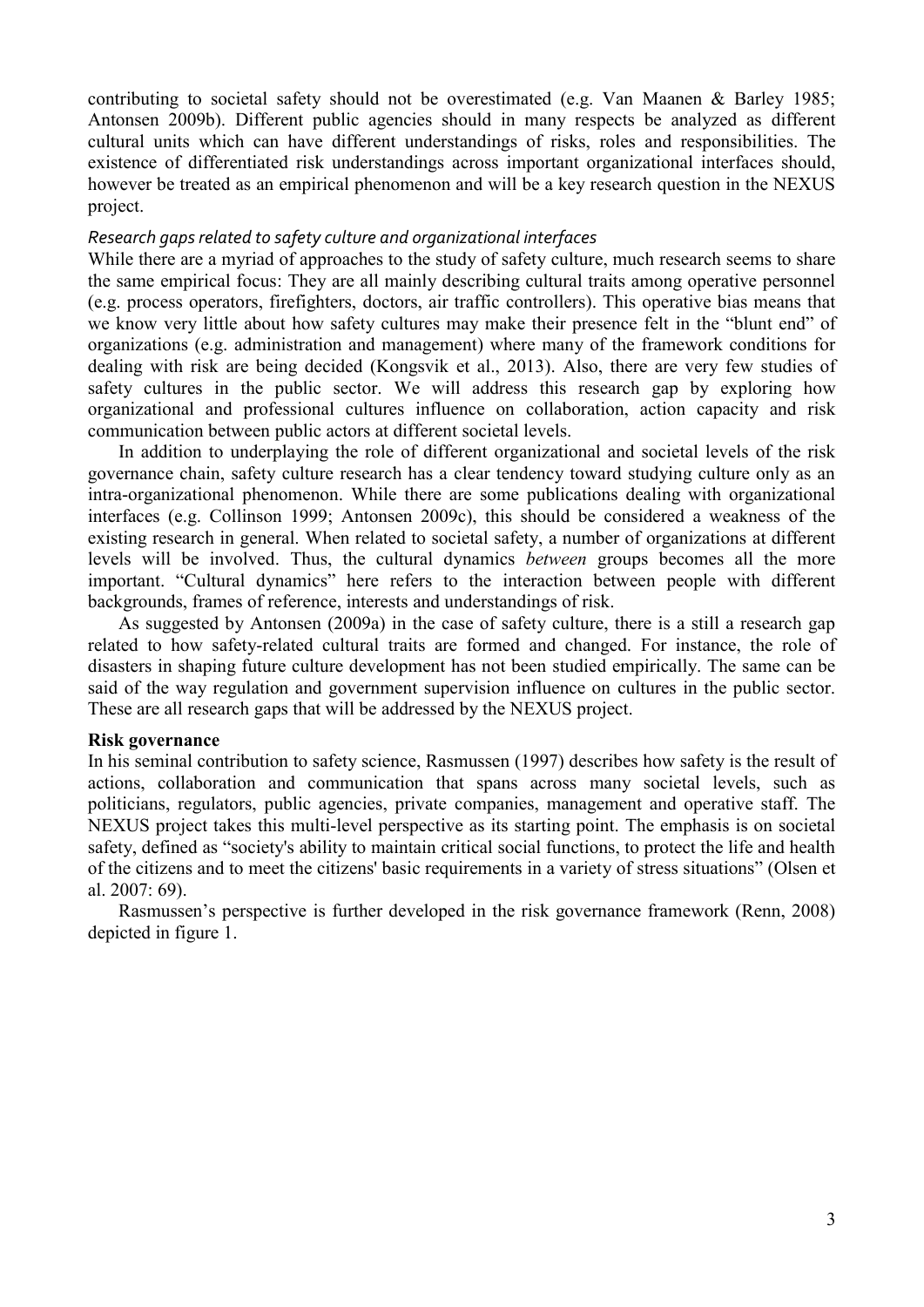

**Figure 1: The risk governance framework** 

At the most general level, risk governance consists of the generation of knowledge (the right side of the figure) and decisions on and implementation of actions (left side). The findings of the 22.07 commission point to fundamental weaknesses related to both these sides of risk governance. Moreover, culture is highlighted as a key aspect in both respects.

Cultural aspects influence on risk governance at all four stages of the process: 1) in the preassessment phase by constituting a set of cognitive frames that sets the limits to our imagination as to what can happen, 2) in the assessment phase by influencing what is regarded valid information and valid analysis methods to assess risk, 3) in the risk evaluation phase as the socially constructed conventions regarding what is considered safe enough, 4) in the risk management phase by providing the unwritten rules guiding which measures are selected and how measures are implemented. In addition, the communication between the actors performing these activities (the center of the model) is likely to be influenced by cultural dynamics. As described by Fischhoff et al. (2011), the potential goals of risk communication includes actors sharing information, changing beliefs, attitudes and understanding and ultimately to actors changing behavior.

When it comes to societal safety, these processes will involve multiple public agencies which, in turn, may introduce considerable organizational and cultural complexity into risk communication. The role of organizational culture can in this respect both be a problem and a solution. Culture is at the same time a source of integration which makes collaboration, coordination and learning possible, and a source of differentiation which, if not properly addressed, can constitute a major risk governance deficit.

### *Research gaps related to risk governance*

Risk governance perspectives and research on public sector (re)organization has provided useful conceptualizations of how the public sector in different countries "work" related to societal safety (e.g. Renn 2008; Christensen & Lægreid 2007). How the general processes of risk governance are actually carried out in real life is a question that has not been studied in-depth within the research on societal safety. There is still a lack of empirical accounts of how coordination, collaboration and action capacity is maintained at a micro level. This must be considered a shortcoming, as there is a lot of research indicating that plans and procedures usually have to be adapted when they are to be used in situated action (Suchman 1987; Almklov & Antonsen, in press).

This translates into a lack of empirical research into the risk governance deficits (IRGC, 2009) that may hinder the ability to learn from disasters such as 22.07. For instance, there is too little knowledge on the role of new public management (NPM) in either facilitating or hindering the communication, action capacity or collaboration between public agencies. There is a lack of research into the translation of risk assessments and evaluations into sound risk management. After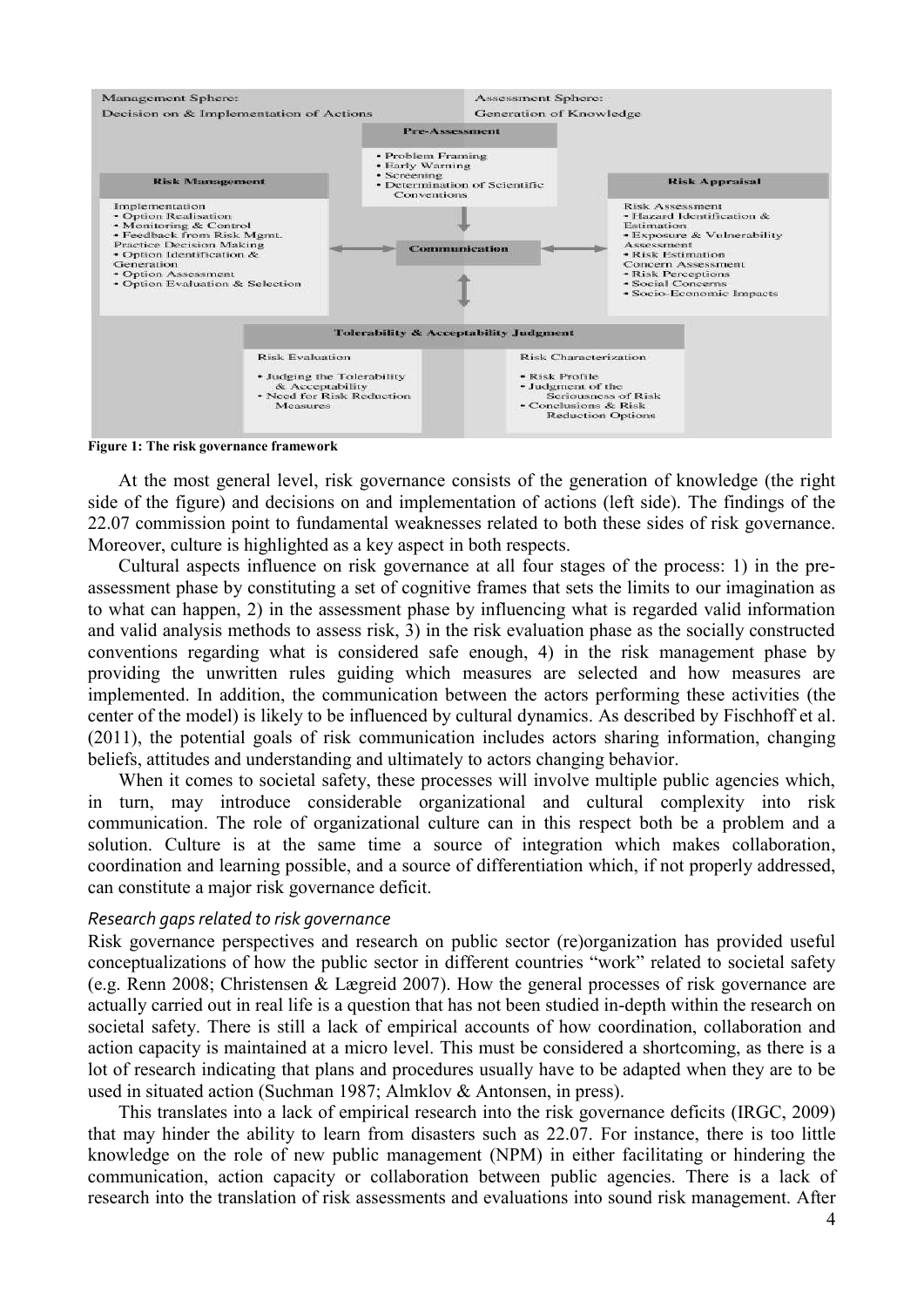all, detecting and understanding risks have little value until turned into preventive measures. Research on safety management and safety culture has seriously underestimated the role of action capacity, e.g. the ability to identify appropriate preventive measures and sufficiently implement these in the organizations involved.

When it comes to societal safety, both the "seeds of disaster and roots of response" (Auerswald et al, 2006) straddle institutional and organizational boundaries. A key challenge of our project is to study how networks of involved actors communicate on risk and importantly to what extent this communication leads to action. According to Christensen and Lægreid (2007), the "pillarization" of the public sector runs the risk of narrowing the interests and mandates of public actors according to regimes of accountability and incentives to pursue narrow goals. As such, understanding the landscape of intra-institutional communication and collaboration in risk management is a matter of understanding interfaces between public actors acting according to the logics of New Public Management (Almklov et al, 2012). Taking responsibility across sectors and organizations is hard, true collaboration likewise. Importantly, the exchange of information, collaboration and communication between public agencies is not only a matter of rules, regulations and resources. This was thoroughly stressed by Prime Minister Stoltenberg in his account of the 22.07 terror in Norwegian Parliament: *"The problem is not that plans did not exist, but that the plans were not put into action. The problem is not that emergency exercises are not held, but that the ability to learn from them is insufficient. The problem is not first and foremost a lack of resources laws or organizing, but cultures, attitudes toward emergency preparedness and the ability to cooperate".* It is the goal of the NEXUS project to explore the influence of these cultures on societal safety.

### **2.2. Approaches, hypotheses and choice of method**

The NEXUS project is based on a definition of safety culture as consisting of "the frames of reference through which information, symbols and behaviour are interpreted and the conventions for behaviour, interaction and communication (Antonsen, 2009a: 4). This is a definition that fits very well with the Gjørv Commission's report. The first part of the definition (frames of reference) has to do with the ability to recognize and understand risks. The second part (conventions) has to do with the collaboration and risk communication. The second part of the definition can also be related to action capacity, as the conventions for action will include the norms for implementation and follow-up of improvement measures (whether it is regarded as acceptable or unacceptable to act according to plans and procedures). Furthermore, the project is based on the view that organizational cultures should be analyzed and understood in close relation to both organizational structures, and the technology used or developed in the organization's activity. This relationship is illustrated in the following figure:



**Figure 2: The relationship between structure, culture, technology and safety.** 

We analyze how organizational cultures and cultural dynamics can influence societal safety and preparedness in light of the interplay of the concepts represented in Figure 2. This model should, however, not be seen as an intra-organizational model only. We will study the collaboration, action capacity and risk communication between groups, both vertically (between actors on different societal levels) and horizontally (between multiple actors at the same societal level).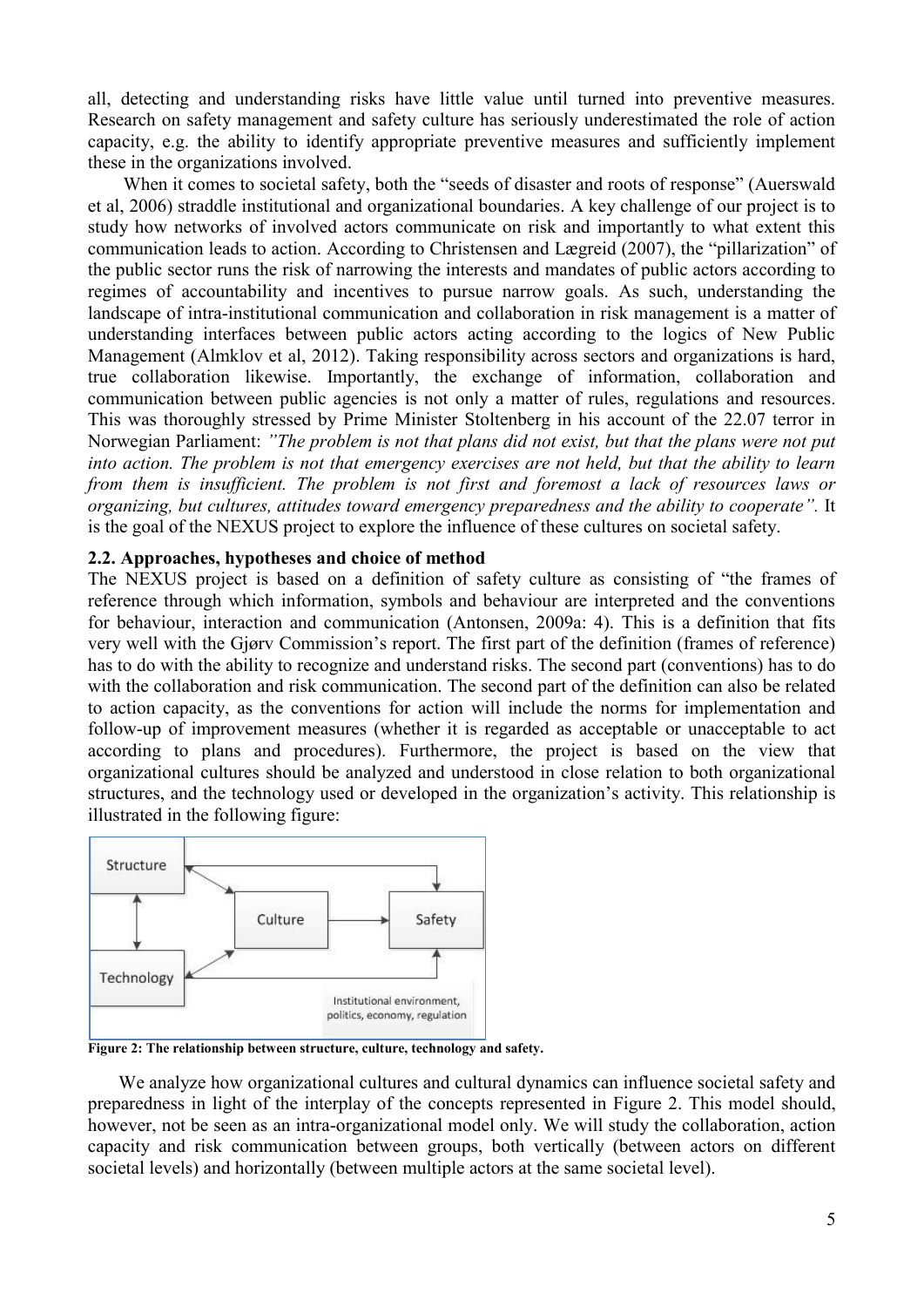As was introduced as a research gap related to risk governance, there is a need to study how real-life actors actually contribute to the sharing of information, interpretation of risks and the implementation of plans. Collaboration, communication and the implementation of changes should not be seen as some mystical properties of organizations. They consist of action and practice – actors engaging other actors with the intent of gaining and sharing knowledge about risk-related issues. We agree with Barley and Kunda (2001:90) who, in a discussion of organizational theory, argued that 'the dearth of data on what people actually do − the skills, knowledge, and practices that comprise their routine work − leaves us with increasingly anachronistic theories and outdated images of work and how it is organized.' Research on societal safety is lacking analyses addressing empirically and theoretically how risk management work on a practical level. One important issue in this respect is to investigate how coordinative efforts, like the ones described by McConnell and Drennan (2006), are solved in practice. Also, by drawing theoretically on micro-sociological studies of work we believe that it might contribute to "bringing work back in" into theory. (Barley and Kunda, 2001; see also Almklov and Antonsen, in press). This means that our approach can be best described as practice-based. It is an exploratory effort to understand how key actors communicate, collaborate and prioritize in their everyday settings, and how this contributes to the ability to deal with risk. This activity is likely to be influenced by professional and organizational cultures, both within each agency and in the interaction between different agencies.

We regard safety culture as one of the key "storages" for lessons learnt, as well as one of the key mechanisms for transferring these lessons to new members of the organization. Learning cannot be reduced to simply making a piece of information available to somebody. While this is a necessary condition for learning, it is by no means a sufficient condition. For learning to take place, someone needs to pick up on the message sent, internalize it and "translate" it to their context. Furthermore, sometimes problems and lessons learnt cannot be dealt with within the boundaries of a single organization, but are rather related to organizational interfaces. In these instances, learning is unlikely to take place unless the stakeholders involved engage in some form of dialogue. This calls for a broad empirical perspective and the inclusion of the views of different stakeholders in.

#### **Research questions and empirical approach**

The general problem to be addressed is: To which extent and in what way have the general lessons from the 22.07 terror acts been translated into concrete measures that increase the level of societal safety and emergency preparedness? This can be broken down into the following questions:

- 1) How has public agencies at different levels translated the lessons from the 22.07 commission into concrete measures? Are fundamental challenges addressed, or are symbolic actions prioritized?
- 2) How has these measures (if any) been implemented? Which agencies or actors are perceived as the driving forces in making sure measures are actually implemented?
- 3) How does cultural traits and cultural dynamics influence on the exchange of information, coordination, collaboration between different actors involved in creating and maintaining societal safety?
- 4) Have the lessons from 22.07 involved cultural changes in public agencies involved in creating societal safety and emergency preparedness.
- 5) Do the actors involved have a differentiated or an integrated understanding of risk?
- 6) What are the framework conditions (e.g. incentive structures, division of labour and responsibility, New Public Management) facilitating or hindering collaboration, action capacity and risk communication between the actors involved in creating societal safety and emergency preparedness?
- 7) What are the most important measures that can be suggested to improve exchange of information, coordination and collaboration between different public agencies?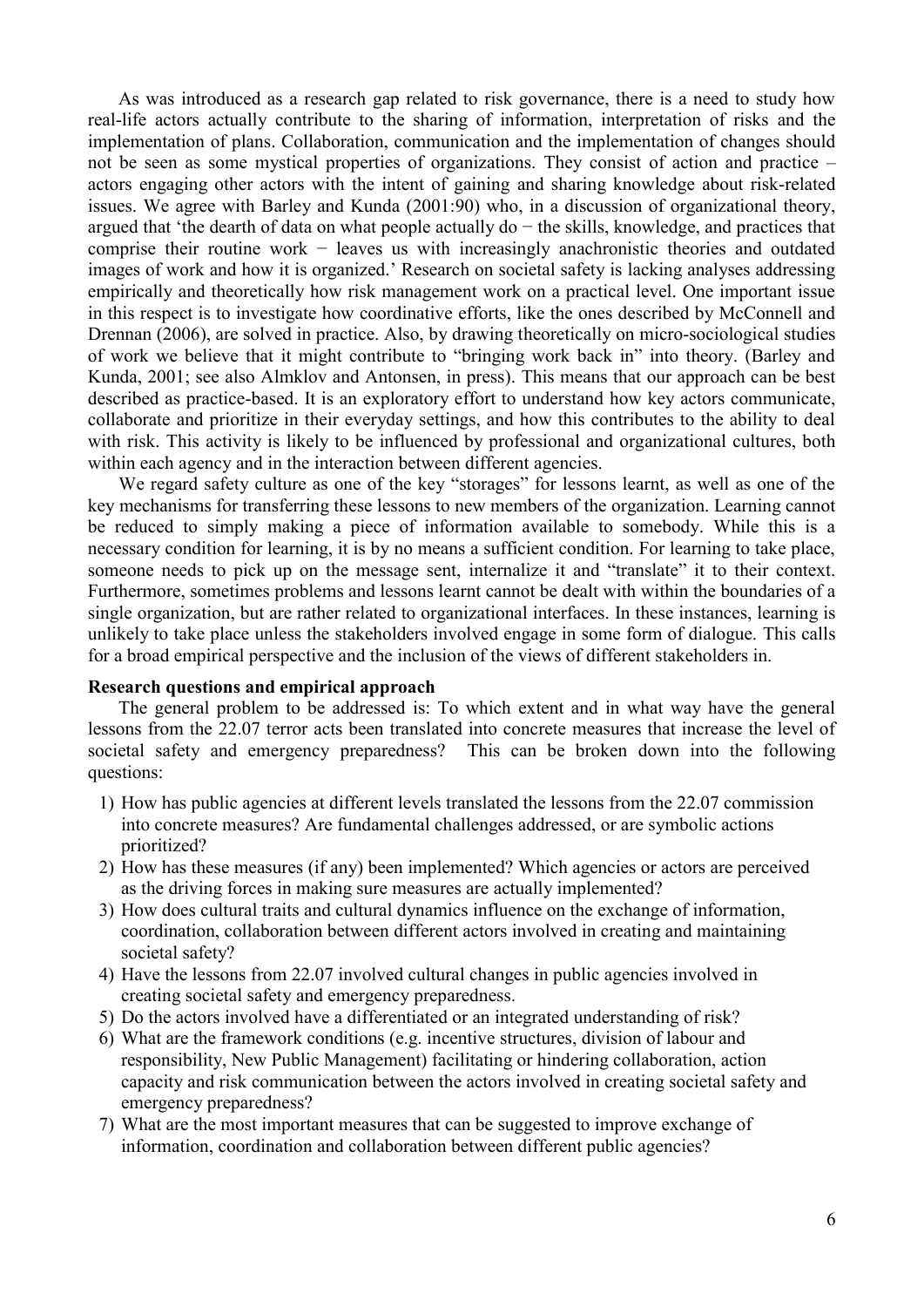These research questions will be answered by a broad interview study which consists of 5 interrelated case studies. Approximately 150 interviews will be performed. The cases have been selected strategically to be able to shed light on the level of communication, collaboration and action capacity both centrally and locally. On the basis of this broad criterion, we have selected the following cases:

**1. County Emergency Preparedness Managers (CEPMs)** of the different Norwegian counties constitute an entry point for studying the way the lessons from the 22.07 disaster have been translated into improvement measures that improve the collaboration, coordination and information exchange between relevant public and private actors. The CEPMs hold important functions as "brokers" between different stakeholders of societal safety, both by creating the nexuses where local stakeholders meet, and the exercises where our level of preparedness are tested. We will start out our assessment with interviews with all 19 CEPMs. Additional interviews with County Governors will be considered. The CEPM executive committee has agreed to facilitate the project.

**2. The Ministry of Justice and Public Security.** The Ministry has approximately 400 employees divided between nine departments, the Minister's office and the Press Office. Among the key responsibilities of the Ministry, is the ensuring of the security of society and individual citizens. The Ministry is responsible for the overall coordination of emergency preparedness and crisis management. This is among the key roles in the organization of societal safety in Norway and is likely to play an important role in the learning processes in the aftermath of disasters like 22.07. Of particular interest to the topic of the NEXUS project is the Department of Rescue and Emergency Planning, and the Department of Crisis Management and Security. We wish to conduct approximately 30 interviews the Ministry of Justice and Public Security.

**3. The Norwegian Directorate for Civil Protection (DSB**) is organized under the Department of Rescue and Emergency Planning. DSB has a wide area of responsibilities. The overall purpose of DSB is to have oversight of risks and dangers in society. DSB is to be a driving force in preventing accidents, crisis and other undesired events, and to contribute to effective emergency preparedness and crisis management.<sup>2</sup> DSB perform supervision of all the Government Departments related to national, regional and local preparedness and emergency planning. This makes DSB an important actor in helping other agencies and private organizations to identify, understand and mitigate risk, and also to address the risks that lie at the interfaces between different organizations. The department of analysis and national preparedness is of particular importance here, but other parts of DSB may also be included in the study. We will conduct approximately 30 interviews in DSB.

**4. The Police Directorate.** The police are a key operative unit in all major crises. The Police Directorate have been among the key target groups of the measures described by the Gjørv Commission. In a crisis situation the Police Directorate coordinates between different districts and special departments. The Police districts (PDs) are the tactical/executing level. The police districts are responsible for the local preparedness and the coordination with other emergency agencies, the Municipality, The Armed Forces, business and voluntarily organizations as well as the population.

We wish to conduct interviews in two rather different districts, that of Sør-Trøndelag and Western Finnmark. Sør-Trøndelag PD covers 23 municipalities including the two cities Trondheim and Røros. There are two police stations in Trondheim and in addition 19 local police offices. The district services a population of 303.000 inhabitants covering a geographical area of 18 855 km². Western Finnmark PD consists of 8 local police offices in addition to an administrative unit, the Police Security Services (PST), the Prosecutor's office and a department dedicated to reindeerrelated issues. The district covers around 44 000 citizens distributed over an area of nearly 25 000 km2. The two districts are chosen to reflect the great variation that exists in the contexts of emergency preparation and crisis management. Both Police districts have agreed to participate in the study. We will conduct approximately 20 interviews in each PD, and 10 in the Police Directorate centrally.

<sup>&</sup>lt;u>.</u> <sup>2</sup> http://dsb.no/en/toppmeny/Om-DSB/Visjon-og-virksomhetside/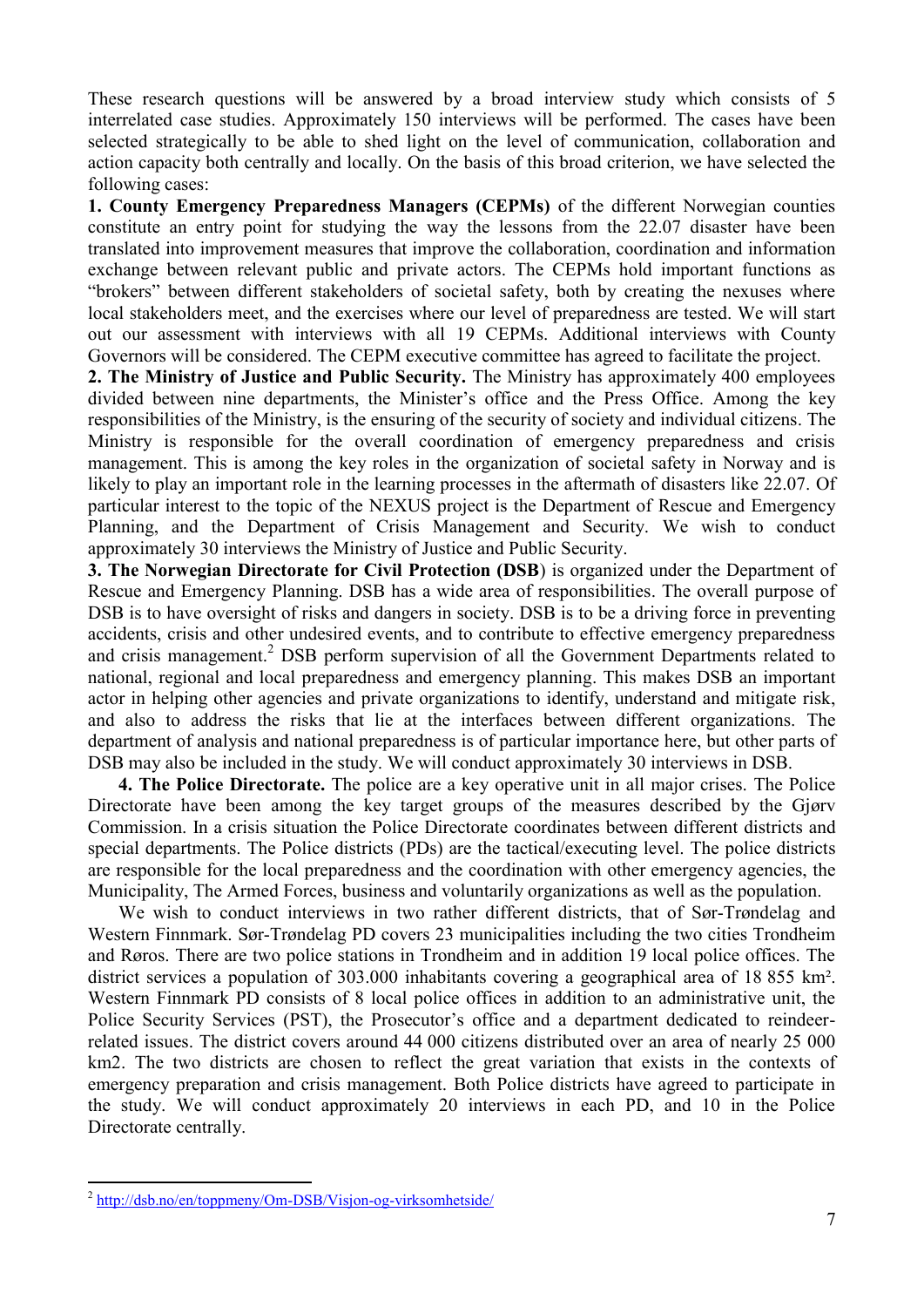**5. Two Norwegian Municipalities.** In order to follow the risk management chain to the sharp end within the public sector, we will study two Municipalities, one in Sør-Trøndelag and one in Western Finnmark. Here we will recruit informants among emergency preparedness personnel, municipal administrations and politicians in key positions. The two municipalities will be chosen after the interviews with the CEPMs in order to be able to make a more informed case selection. It will be an aim to include one urban and one rural municipality. Approximately 25 interviews will be performed in each municipality.

### **2.3. The project plan, project management, organisation and cooperation**

The project will be conducted in three main phases over a period of three and a half years. In a preparatory phase, a literature study will be conducted, focusing on the way major disasters have been translated into improvement measures, and how these may be related to safety culture. This phase also includes detailed planning of the case studies and the production of interview guides. Phase two consists of the project's empirical work, organized as three work packages. Each work package will have a dedicated person responsible for planning and preparation. The projects core team will, however, be involved in interviews in all WPs. Phase three is devoted to disseminating the results of the study. Scientific publication will be addressed specifically in this phase, but this will also be a continuous activity throughout the project period. The project will be rounded off with a closing seminar in which public actors, researchers, media etc. will be invited. A timetable including the different activities is illustrated in Table 1:

|       |                                      | 2014 |                |                | 2015 |                |    |    | 2016 |    |    |    | 2017 |                |    |
|-------|--------------------------------------|------|----------------|----------------|------|----------------|----|----|------|----|----|----|------|----------------|----|
| Phase | <b>Main activities</b>               | Q1   | Q <sub>2</sub> | Q <sub>3</sub> | Q4   | Q <sub>1</sub> | Q2 | Q3 | Q4   | Q1 | Q2 | Q3 | Q4   | Q <sub>1</sub> | Q2 |
|       | Start-up activities                  |      |                |                |      |                |    |    |      |    |    |    |      |                |    |
|       | Literature study                     |      |                |                |      |                |    |    |      |    |    |    |      |                |    |
|       | Opening seminar,                     |      |                |                |      |                |    |    |      |    |    |    |      |                |    |
|       | International collaboration group    |      |                |                |      |                |    |    |      |    |    |    |      |                |    |
| 2     | WP1 interview study, CEPMs           |      |                |                |      |                |    |    |      |    |    |    |      |                |    |
|       | WP1 Analysis and memo                |      |                |                |      |                |    |    |      |    |    |    |      |                |    |
|       | WP2 Interview study, public agencies |      |                |                |      |                |    |    |      |    |    |    |      |                |    |
|       | WP2 Analysis and memo                |      |                |                |      |                |    |    |      |    |    |    |      |                |    |
|       | WP3 Interview study, police          |      |                |                |      |                |    |    |      |    |    |    |      |                |    |
|       | directorate                          |      |                |                |      |                |    |    |      |    |    |    |      |                |    |
|       | WP3 Analysis and memo                |      |                |                |      |                |    |    |      |    |    |    |      |                |    |
|       | Half-way seminar, international      |      |                |                |      |                |    |    |      |    |    |    |      |                |    |
|       | Collaboration group                  |      |                |                |      |                |    |    |      |    |    |    |      |                |    |
|       | Comparative analysis                 |      |                |                |      |                |    |    |      |    |    |    |      |                |    |
| 3     | Compiling of final report            |      |                |                |      |                |    |    |      |    |    |    |      |                |    |
|       | Scientific publication               |      |                |                |      |                |    |    |      |    |    |    |      |                |    |
|       | Closing seminar, international       |      |                |                |      |                |    |    |      |    |    |    |      |                |    |
|       | Collaboration group                  |      |                |                |      |                |    |    |      |    |    |    |      |                |    |
|       | Closing conference for dissemination |      |                |                |      |                |    |    |      |    |    |    |      |                |    |
|       | of results.                          |      |                |                |      |                |    |    |      |    |    |    |      |                |    |

#### **Table 1: Project plan**

The project will be managed by associate professor Eirik Albrechtsen from the HSE group at the department of Industrial Economics and Technology Management (IØT) at NTNU, in close collaboration Stian Antonsen. Antonsen holds a dual position as associate professor II at IØT and technical director at Safetec Nordic. Also from IØT, professor emeritus Jan Hovden will function as a project advisor for the project. The project partners are SINTEF Safety, NTNU Social Research – Studio Apertura and Safetec Nordic. From these institutions, Dr. Stig Ole Johnsen, Dr. Petter Almklov, Dr. Tonje Osmundsen and discipline leader Grete Aastorp will be the key participants. This is a multidisciplinary team with long-lasting and varied experience. All project partners will participated in all phases of the project.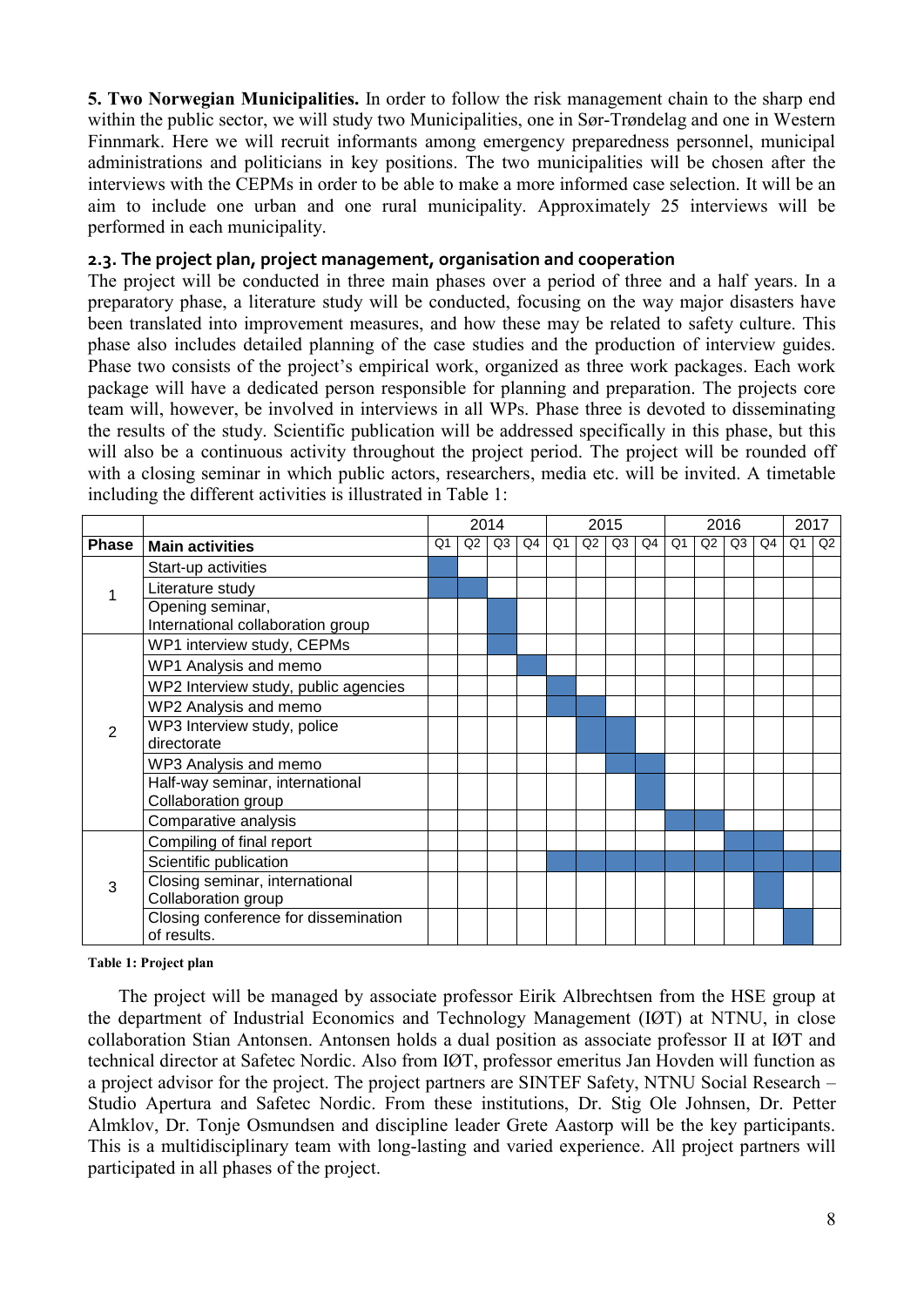The NEXUS project will have extensive international collaboration with esteemed scholars on safety culture, societal safety and emergency preparedness. We have established an international collaboration group consisting of Professor emeritus Jan Hovden at NTNU, Dr. Teemu Reiman of VTT, Finland, and Dr. Carl Rollenhagen of the KTH Royal Institute of Technology, Sweden, Dr. Leire Labaka Zubieta and professor Jose Maria Sarriegi at the University of Navarra, Spain.

This group will meet at three different seminars throughout the project. The aim is to utilize international research expertise, promote international network-building, provide grounds for comparative analysis and scientific publication, as well as the continuation of the project into a project on risk governance and emergency preparedness within the EU's Horizon 2020 program

# **3. Key perspectives and compliance with strategic documents**

# **3.1. Compliance with strategic documents**

Societal safety, risk governance and safety management constitute the strategic core of all the organizations participating in the project.

# **3.2. Relevance and benefit to society**

The project will generate knowledge and improvement measures related to emergency preparedness and crisis management at both a regional and national level. This will provide important input to the way the lessons from the 22.07 terror attacks are translated into improved preparedness for and handling of future emergencies.

# **3.3. Environmental impact**

The project is not expected to have any negative environmental consequences.

# **3.4. Ethical perspectives**

The project will follow established conventions with regard to protecting the interests of individuals and groups participating in the study. All project partners have implemented routines regarding the storage of personal data which will be strictly adhered to. There are, however some challenges when it comes to general research practice, reliability and validity. The project concerns highly politicized questions related to responsibilities, collaboration and coordination in the public sector. The informants' statements regarding both problems and solutions may be biased by political views and personal/organizational interests. The interpretation and analysis of data could also be influenced by the researchers' own political views and other biases. This need to be addressed by 1) recognizing the challenge, 2) always validating the views of one informant, organization or stakeholder in subsequent interviews, 3) documenting the analysis in such a way that it is possible for other researchers to consider the link between data, inferences and conclusions.

# **3.5. Gender issues (Recruitment of women, gender balance and gender perspectives)**

The core team consists of 4 men and 2 women. The team could thus be more gender-balanced. While gender is always an issue in organizational life, gender perspectives will not be an explicit focus in the project. The recruitment of students will be gender-balanced as far as this is possible.

# **4. Dissemination and communication of results**

# **4.1 Dissemination plan**

The results from the project will be published in five articles in peer reviewed journals, such as Public administration, Safety Science and Journal of Contingencies and Crisis Management. We will also publish a book (in Norwegian) which utilizes knowledge generated in the SAMRISK 1 and SAMRISK 2 programmes. Popular scientific publication will be done in the form of newspaper chronicles and a closing conference where all participants/informants, media and other researchers will be invited. The project has an explicit aim of being a visible driving force in the public debate around emergency preparedness in Norway.

# **4.2 Communication with users**

The project is based on dialogue with actors that hold key roles in the maintaining and improvement of societal safety. The closing conference will be an important means of communicating results,